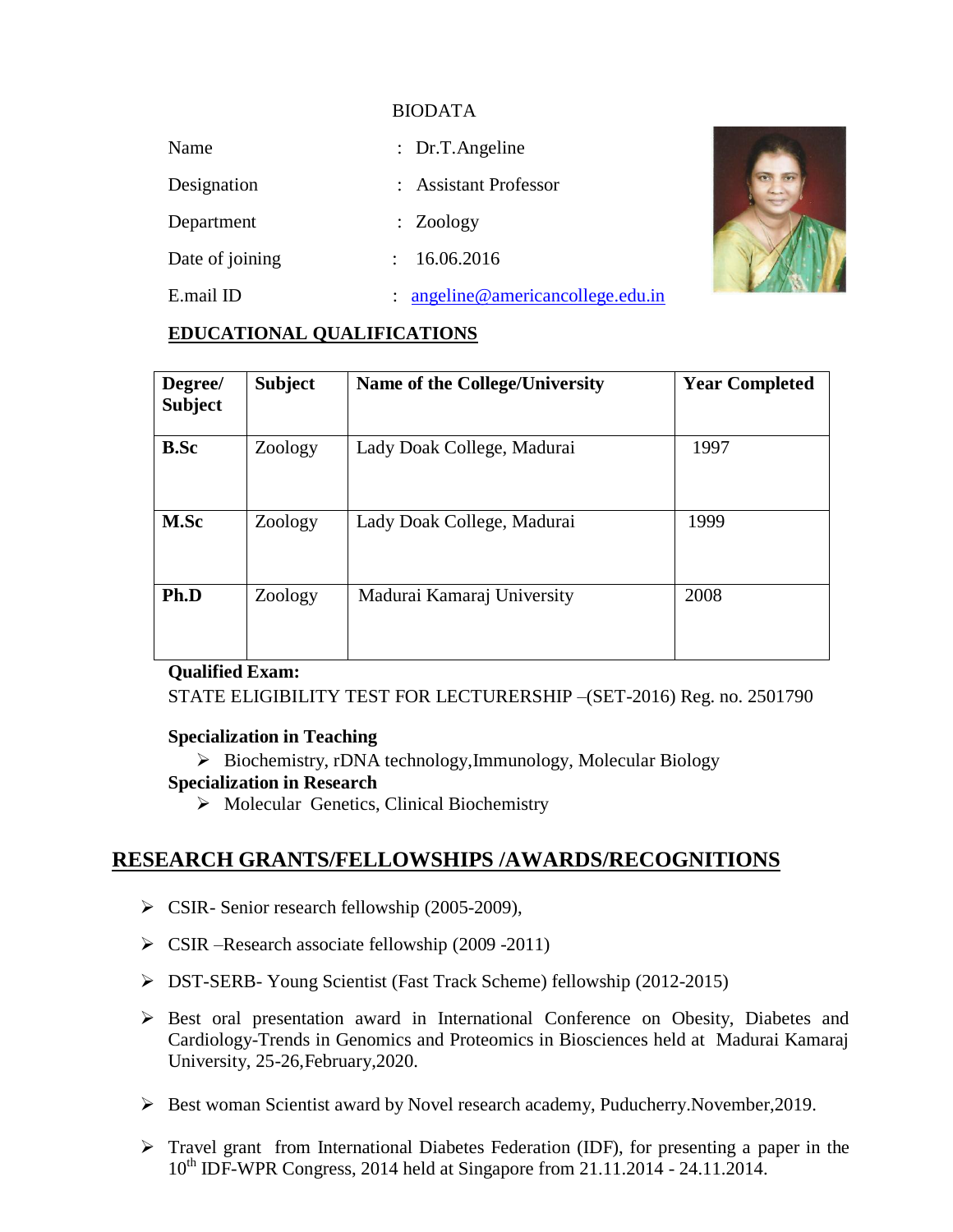**Ph.D Title:** Hyperhomocysteinemia and Acute Myocardial Infarction in Tamil Population: Possible link with certain biochemical parameters and Single nucleotide polymorphisms.

**Ph.D guide:** Dr.Nirmala Jeyaraj, Former Principal & HOD, Department of Zoology, Lady Doak College, Madurai

# **Ph.D GUIDESHIP DETAILS**

.

| Ph.D & M.phil | Date       | <b>University</b>     | No. of students |
|---------------|------------|-----------------------|-----------------|
| Guideship     |            |                       | registered      |
| No: 1894      | 25.05.2018 | Madurai               |                 |
|               |            | Kamaraj<br>University | (Full time)     |

# **PARTICIPATION IN ORIENTATION PROGRAMS & FACULTY DEVELOPMENT PROGRAMS**

- Participated in the UGC-Sponsored orientation program held in Madurai Kamaraj University from 10.7.2019 to 30.07.2019
- Attended Two weeks Faculty Development Programme (ONLINE) on Advanced concepts for developing MOOCS from 2.7.2020 to 17.07.2020 organized by Teaching Learning Centre, Ramanujan College, University of Delhi. Sponsored by MHRD (Ministry of Human resource development) , Pandit Madan Mohan Malaviya National Mission on teachers and teaching.
- Attended Faculty training program on (DBT –STAR sponsored) computational Biology Online from May 6 to 11,2021.

# **PARTICIPATION IN REFRESHER COURSES**

- Attended the two week refresher course in Life sciences from 1.09.2021 to 15.09.2021 organized by Ramanujan College, Delhi and Ministry of Education,Government of India.
- $\bullet$  Attended the two week refresher course on 21<sup>st</sup> Environmental issues, Challenges and solutions from 15.07.2021 to 29.07.2021, organized by Ramanujan College, Delhi and Ministry of Education,Government of India.

| Positions held / currently holding    | Year - From (month/year) To         |
|---------------------------------------|-------------------------------------|
|                                       | month/year)                         |
| Service Learning Program -            | From February 2018 to February 2022 |
| Project Associate                     |                                     |
| <b>Science Instrumentation Centre</b> | August 2018 onwards                 |
| Member                                |                                     |
| <b>NAAC Committee</b>                 | June 2019 onwards                   |
| Member (Criterion -III)               |                                     |
| Academic advisor                      | PG Zoology-21 series students       |
|                                       |                                     |

# **Administrative /Academic Position/s (held / currently holding):**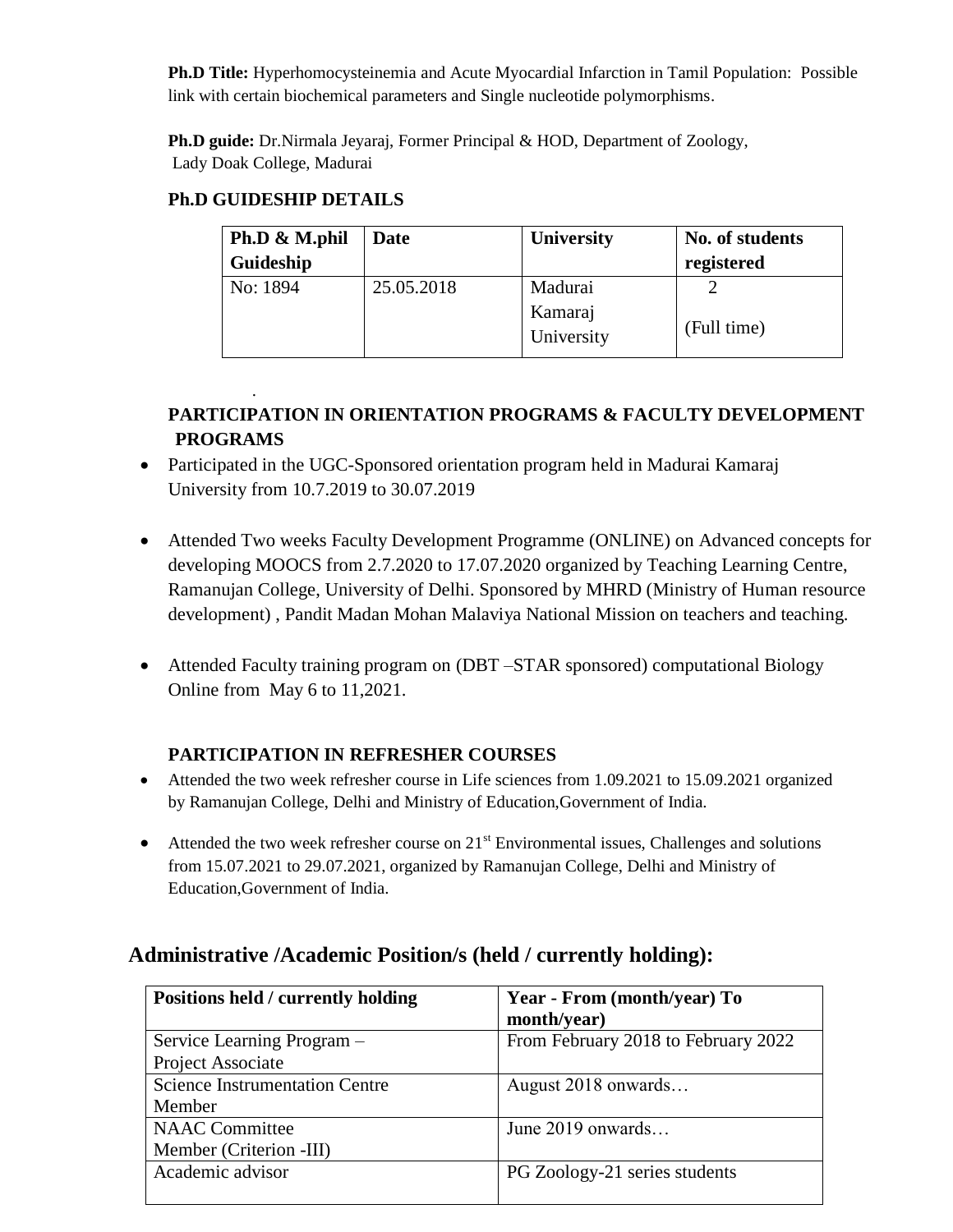# **RESEARCH PUBLICATIONS OF DR.T.ANGELINE**

Papers in International Journals **:19;** Papers in National Journals **: 6** 

### **INTERNATIONAL JOURNALS**

- 1. K. Nithya, **T. Angeline**. Oxidative stress and genetic polymorphisms in the folate metabolic pathway and its association with type 2 diabetes mellitus. *Journal of Current Reviews*. **2021**; 8(2): 339-350. [doi:10.31838/jcr.08.02.38](http://dx.doi.org/10.31838/jcr.08.02.38)
- 2. Nithya K, **Angeline T**, Priscilla AS, and Asirvatham AJ. "Prevalence of glutamate carboxypeptidase II C1561T, reduced folate carrier 1 A80G, and methionine synthase a2756g gene polymorphisms in patients with type 2 diabetes mellitus among south indians". *Asian Journal of Pharmaceutical and Clinical Research*, 12(12), 2019, pp. 170-5
- 3. Nithya K, Isabel W, **Angeline T**, Priscilla A.S., Asirvatham A.J. Association of MTHFR A1298C gene variant, DNA damage, and total antioxidant status with the risk of type 2 diabetes mellitus and its complications. *Asian Journal of Pharmaceutical and Clinical Research* 11 (6)e 2018 344-348.[ISSN 0974-2441] H-Index =23 ; Impact factor :0.5.
- 4. [Nithya](https://app.dimensions.ai/discover/publication?&and_facet_researcher=ur.01105026170.21) K , [Isabel](https://app.dimensions.ai/discover/publication?&and_facet_researcher=ur.0771232162.11) W ,**[Angeline](https://app.dimensions.ai/discover/publication?&and_facet_researcher=ur.0731750355.97) T**, A.S. Priscilla, [H. Shakila](https://app.dimensions.ai/discover/publication?&and_facet_researcher=ur.0720122262.40) [,A.J. Asirvatham](https://app.dimensions.ai/discover/publication?&and_facet_researcher=ur.0741473667.45).MTHFR C677T gene polymorphism in Type 2 diabetes mellitus patients with and without vascular complications: A case-control study [Meta Gene,](https://app.dimensions.ai/discover/publication?&and_facet_journal=jour.1049791) 14, 79-84, 2017 [ISSN: 2214-5400]. Scopus Indexed : H-Index =11 ; Impact factor :0.6.
- 5. Nithya K, Isabel W, **Angeline T**, Priscilla AS, Asirvatham AJ**.** Assessment of DNA strand breaks and total antioxidant status in patients with type 2 diabetes with and without complications: A case-control study. *Asian Journal of Pharmaceutical and Clinical Research* (2017) 10 (4) 430-434. ISSN 2455-3891 *[Impact factor :0.48]*
- 6. **T. Angeline,** Research Opportunities for Women Scientists in India. *International Journal of Science and Research* (2017), 6(1) 2194-2196. ISSN : 2319-7064
- 7. Nithya K, **Angeline, T**.Isabel, W.;Asirvatham, A. J., SOD1 Gene +35A/C (exon3/intron3) Polymorphism in Type 2 Diabetes Mellitus among South Indian Population. Genetics Research International,2016.
- 8. Neelaveni, R.;Vasantha, S.;Keerthana, R.;Sivakolunthu, S, **Angeline, T**.DNA cleavage activity of novel schiff base copper(II) complexes with sulfur containing-ligands: (2-(2 methylthio)phenylimino)methylphenol, N-benzylidine-2-methylthioaniline. Asian Journal of Pharmaceutical and Clinical Research, **Volume** 9,2016
- 9. **T.Angeline**, J. Christina Caroline,J. Jenifa Amal Rani, A. J. Asirvatham & W. Isabel. Analysis of DNA damage, plasma lipid peroxidation, and antioxidant status in type 2 diabetes mellitus patients among a south Indian population. *International Journal of Diabetes in Developing Countries* 35 (Suppl 3):S491–S495,**2015** *[Impact Factor :0.343]*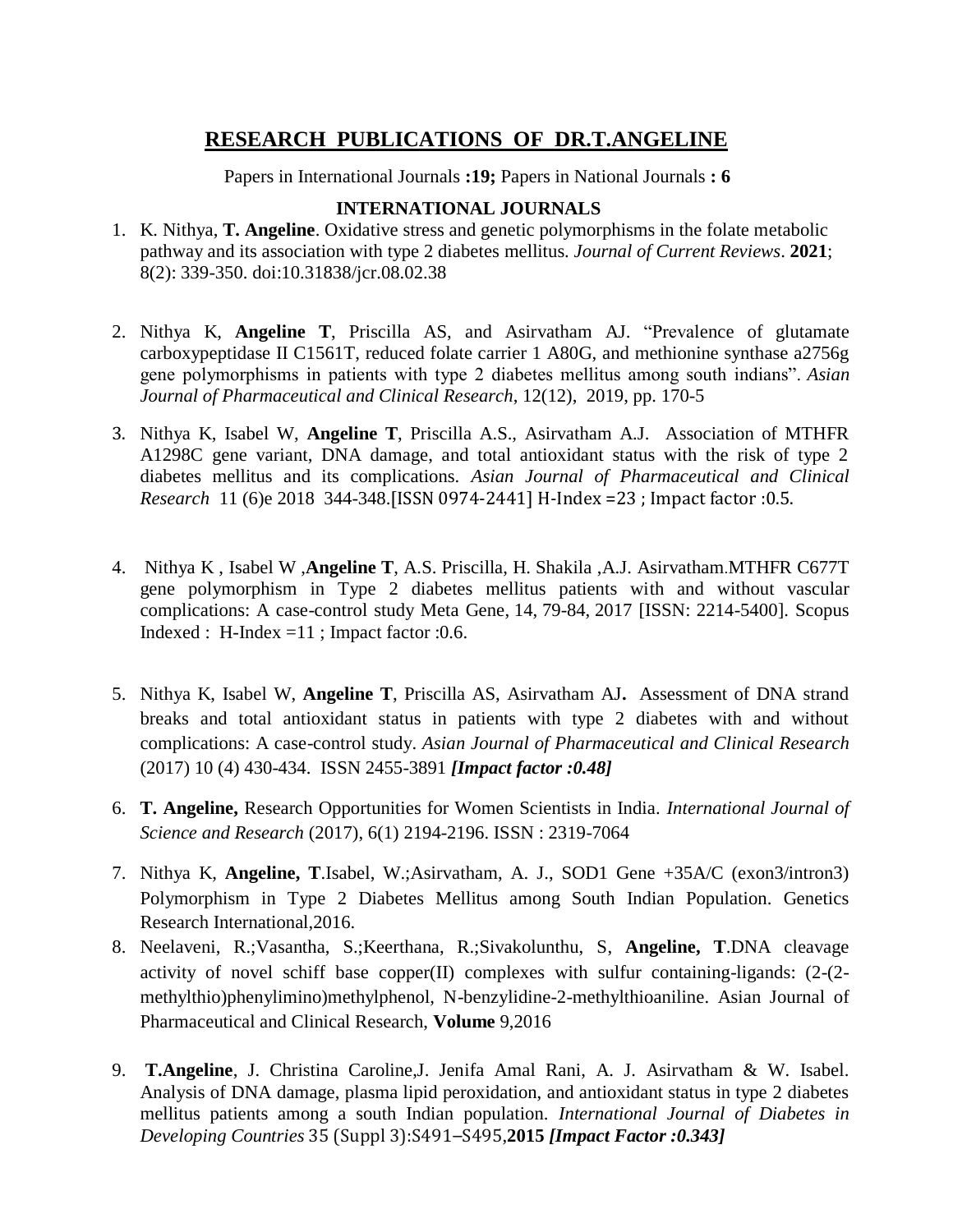- 10. **T.Angeline,** Oxidative DNA damage and genetic variants in the DNA sequences coding for antioxidant enzymes in type 2 diabetes mellitus. *Diabetes research and clinical practice 106(1) S27,***2014** *[Impact Factor :2.538]*
- 11. [Lourdhu Mary,](http://www.hindawi.com/56194265/) [K. Nithya,](http://www.hindawi.com/60536941/) [W. Isabel,](http://www.hindawi.com/60732029/) and **[T. Angeline.](http://www.hindawi.com/41281738/)** Prevalence of Catalase (-21 A/T) Gene Variant in South Indian (Tamil) Population. *BioMed Research International.* **2014** (2014)1-4 pages *[Impact Factor :1.579]*
- 12. **T. Angeline,** H. R. Krithiga, W. Isabel, A. J. Asirvatham, and A. Poornima. Endothelial Nitric Oxide Synthase Gene Polymorphism (G894T) and DiabetesMellitus (Type II) among South Indians. *Oxidative Medicine and Cellular Longevity.* **2011**;1-4 *[Impact Factor : 3.516]*
- 13. **T.Angeline**, W. Isabel and Gregory J Tsongalis Endothelial Nitric Oxide Gene Polymorphisms, Nitric Oxide Production And Coronary Artery Disease Risk In A South Indian Population. *Experimental and Molecular Pathology* 89, 205–208, **2010** *(Elsevier Publications) [Impact Factor :2.88].*
- 14. **T.Angeline** , Nirmala Jeyaraj and Gregory J. Tsongalis . MTHFR Gene polymorphisms, Bvitamins and hyperhomocystinemia in young and middle-aged acute myocardial infarction patients. *Experimental and Molecular Pathology* 82 227–233, **2007** *(Elsevier Publications) [Impact Factor : 2.88]*
- 15. **T.Angeline,** Rita Mary Aruna, K. Ramadevi, and Nirmala Jeyaraj. Homocysteine and Total Antioxidant Status in acute myocardial infarction patients among Tamil population. *Integrative Biosciences* 11:161-164,**2007** *[Impact Factor :0.440]*
- 16. **T.Angeline**, Heather A. Bentley, Arnold B. Hawk, Richard J. Manners, Harsha A. Monakshi, Nirmala Jeyaraj, Gregory J. Tsongalis. Prevalence of the Factor V G1691A and the Factor II/ prothrombin G20210A gene polymorphisms among Tamilians. *Experimental and Molecular pathology* 79; 9-13, **2005** *(Elsevier Publications) [Impact Factor :2.88]*
- 17. **T.Angeline** and Nirmala Jeyaraj, Effect of MTHFR gene polymorphisms (C677T &A1298C) on homocysteine level in acute myocardial infarction patients among Tamilians, *Haematologica reports (supplement)*, 3(1) 37,2005 *[Impact Factor :5.814]*
- **18. T. Angeline,** Nirmala Jeyaraj, Selena Granito and Gregory J. Tsongalis. Prevalance of MTHFR gene polymorphisms (C677T&A1298C) among Tamilians *Experimental and Molecular pathology*, 17: 85-88,**2004** *(Elsevier Publication. [Impact Factor :2.88]*
- 19. **T.Angeline,** K. Ramadevi, Rita Mary Aruna, G.Mohan and Nirmala Jeyaraj. Alteration in Magnesium level in acute myocardial infarction*. Korean Journal of Biological sciences*  7:169-171,**2003** *[Impact Factor :0.350]*

#### **NATIONAL JOURNALS**

- **20.** Bhagyashree R and **Angeline T**. Luteolin as a Potential Inhibitor of Nadph Oxidase An In silico Analysis *Indian Journal of Natural Sciences*. Vol.12. Issue 68. 2021.
- 21.Nishevitha NS, **T. Angeline** and Nirmala Jeyaraj. Prevalence of endothelial nitric oxide synthase (eNOS) Glu289->Asp polymorphism (G894T) among South Indian population. *Indian Journal of Medical Research* 129 : 68-71, **2009** *[Impact Factor -1.863]*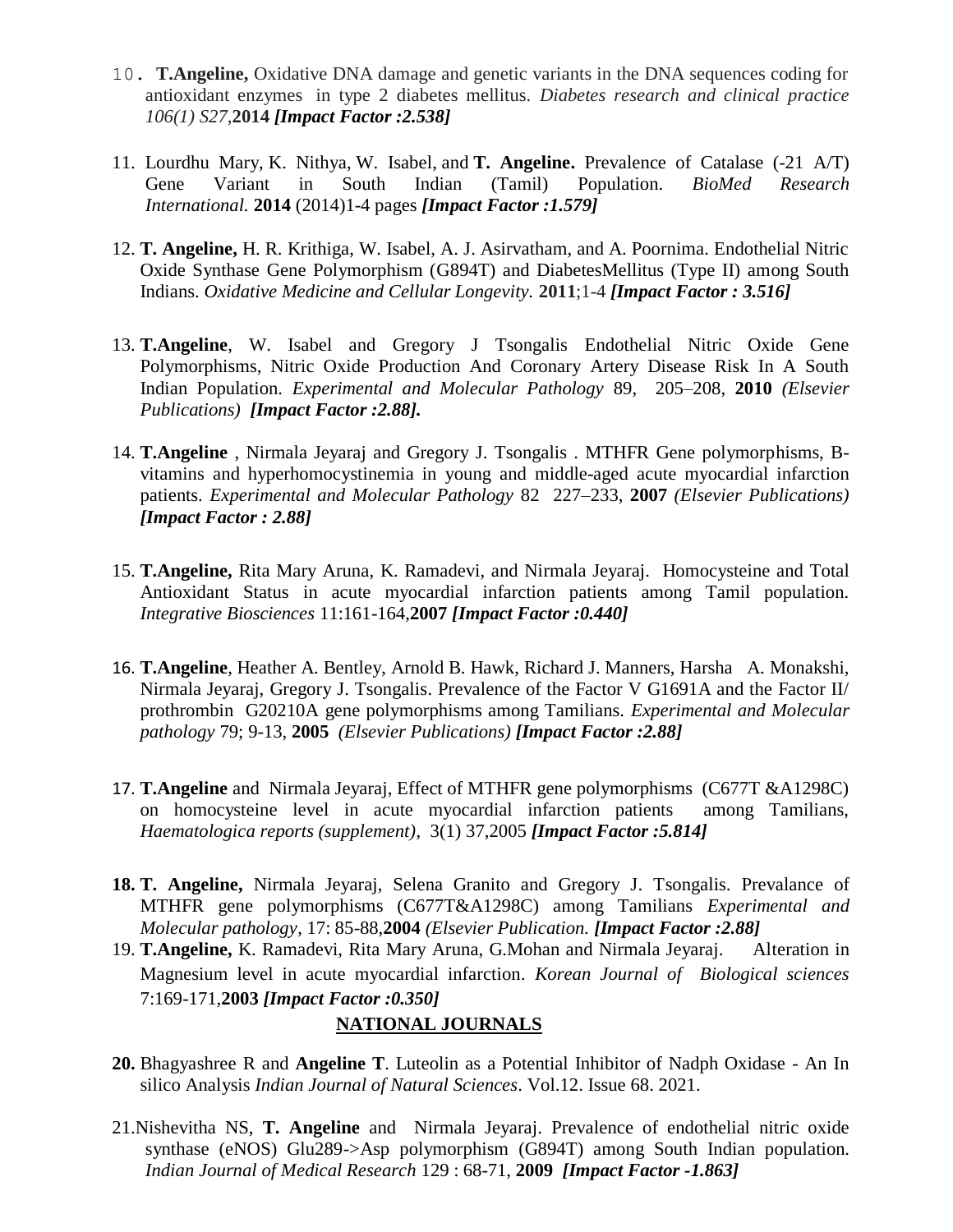- **22.T.Angeline**, G.Thiruvarutselvi, W.Isabel, Rita Mary Aruna , Rama Devi , Nirmala Jeyaraj. MTHFR (Ala 222 val) polymorphism and AMI in patients with Type II diabetes mellitus : a case control study. *Indian Journal of Clinical Biochemistry* 24 (2) 137-141,**2009 (Scopus Indexed)**
- **23. T.Angeline**, Rita Mary Aruna, K. Ramadevi, G.Mohan and Nirmala Jeyaraj. Homocysteine status and acute myocardial infarction among Tamilians. *Indian Journal of clinical Biochemistry* 20(1)18-20,**2005**. **(Scopus Indexed)**
- **24.** Nirmala Jeyaraj**, T.Angeline**, A. Lourdhu Mary, K. Ramadevi, and Rita Mary Aruna, Selenium status in acute myocardial infarction patients among Tamilnadu populations. *Journal of current sciences*,5(1):145-148,**2004.**
- **25. T.Angeline,** Rita Mary Aruna, K. Ramadevi, G.Mohan and Nirmala Jeyaraj. Serum lipoprotein (a) and lipid profile in young South Indian patients with myocardial infarction.  *Indian Journal of Clinical Biochemistry*, 18 (1) 103-106, **2003**. **(Scopus Indexed)**

| S.No.          | <b>Title</b><br><b>Accession</b><br>number |                                                                                                                           | <b>Authors</b>                                              | <b>Date</b> |  |
|----------------|--------------------------------------------|---------------------------------------------------------------------------------------------------------------------------|-------------------------------------------------------------|-------------|--|
| 1              | MW535004.1                                 | Channa striata isolate S1<br>Cytochrome C oxidase subunit 1<br>(Cox1 gene) partial<br>cds;mitochondrial                   | <b>T.Angeline</b> $\&$<br><b>Joseph Antony</b><br>Reneese P | 2-FEB-2021  |  |
| $\overline{2}$ | MW535005.1                                 | Channa striata isolate S2<br>Cytochrome C oxidase subunit 1<br>(Cox1 gene) partial<br>cds;mitochondrial                   | <b>T.Angeline</b> $\&$<br><b>Joseph Antony</b><br>Reneese P | 2-FEB-2021  |  |
| 3              | MW535006.1                                 | Channa striata isolate S3<br>Cytochrome C oxidase subunit 1<br>(Cox1 gene) partial<br>cds;mitochondrial                   | <b>T.Angeline</b> $\&$<br><b>Joseph Antony</b><br>Reneese P | 2-FEB-2021  |  |
| $\overline{4}$ | GQ497895                                   | Effect of 4a/4b eNOS genotype on<br>nitric oxide levels                                                                   | Krithiga HR,<br><b>Angeline T</b> and<br>Isabel.W.          | 5-OCT-2009  |  |
| 5              | DQ207727                                   | PCR analysis of the MTHFR<br>$(C677T)$ gene                                                                               | Angeline, T. and<br>Nirmala, J.                             | 29-OCT-2005 |  |
| 6              | DQ086837                                   | Effect of MTHFR gene<br>polymorphism on homocysteine<br>levels in acute myocardial<br>infarction patients among Tamilians | Angeline, T.<br>and<br>Nirmala, J.                          | 11-JUL-2005 |  |

# **GENBANK-NCBI PUBLICATIONS**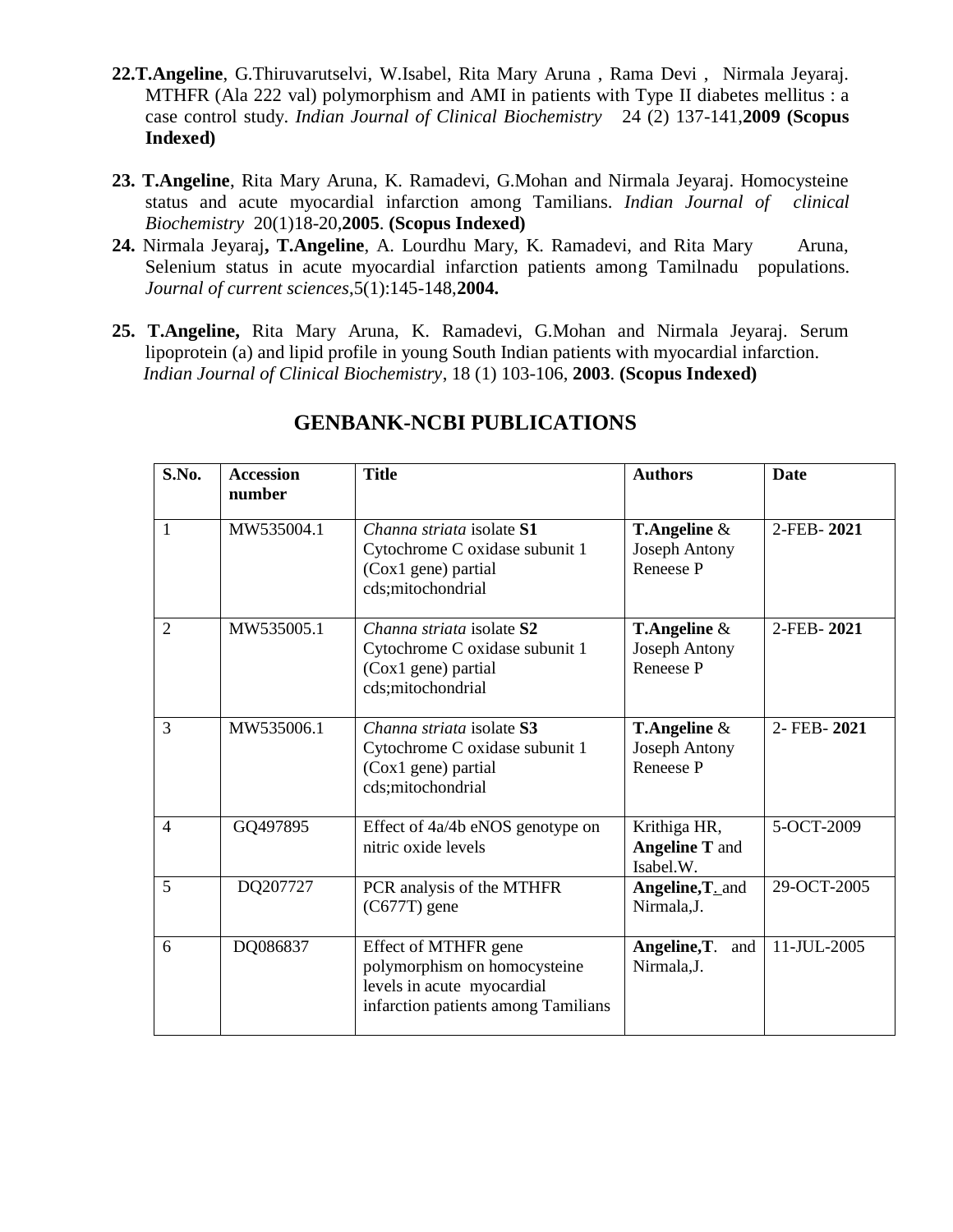| Title of the       | <b>Book chapter</b> | Name of      | <b>Organized by</b> | <b>ISBN</b>       | <b>YEAR OF</b>     |
|--------------------|---------------------|--------------|---------------------|-------------------|--------------------|
| <b>Proceedings</b> |                     | the          |                     |                   | <b>PUBLICATION</b> |
|                    |                     | workshop     |                     |                   |                    |
| A laboratory       | Quantification      | Practical    | American            | 978-93-80368-40-5 | 2021 (April        |
| Manual on          | of DNA by           | $Workshop -$ | College Central     |                   | 20,21)             |
| Molecular          | UV-Visible          | I on         | Instrumentation     |                   |                    |
| Techniques         | Spectroscopy        | Molecular    | Centre, The         |                   |                    |
| in Life            |                     | Techniques   | American            |                   |                    |
| <b>Sciences</b>    |                     | in Life      | College.            |                   |                    |
|                    |                     | Sciences.    |                     |                   |                    |
| A laboratory       | Agarose gel         | Practical    | American            | 978-93-80368-40-5 | $2021$ (April      |
| Manual on          | electrophoresis     | $Workshop -$ | College Central     |                   | 20,21)             |
| Molecular          | of DNA              | I on         | Instrumentation     |                   |                    |
| Techniques         |                     | Molecular    | Centre, The         |                   |                    |
| in Life            |                     | Techniques   | American            |                   |                    |
| Sciences           |                     | in Life      | College.            |                   |                    |
|                    |                     | Sciences.    |                     |                   |                    |

### **PUBLICATIONS WITH ISBN**

#### **Workshops organized**

- Practical Workshop –I on Molecular Techniques in Life Sciences on 20 & 21 April 2021 by American College Central Instrumentation Centre, The American College.
- Hands –on training on Gene amplification by Polymerase Chain Reaction in association with Eppendorf India Private Limited at the American College on 12 March 2020.
- State Level Hands on Training cum Workshop on FUNDAMENTALS OF BIOINFORMATICS at The American college, 05 March 2020.
- Hands on training cum workshop on fundamentals of Bioinformatics for Life science students at The American college, 04 April 2019.

### **PRESENTATIONS IN SEMINAR/CONFERENCES**

- Luteolin as a potential inhibitor of NADPH Oxidase An insilico analysis" in the International Conference on Advances in Biosciences and Biotechnology (ICABB-2021) organized by the Department of Biotechnology, Mother Teresa Women"s University, Kodaikanal on August 12-13, **2021**.
- $\triangleright$  Single nucleotide polymorphism (C242T) in Exon 4 of NADPH oxidase gene and type II diabetes risk in a random sample of South Indian (Tamil Nadu) population. International Conference on Obesity, Diabetes and Cardiology-Trends in Genomics and Proteomics in Biosciences. at Madurai Kamaraj University, 25-26,February,**2020.**
- MTHFR C677T Gene polymorphism in type 2 Diabetes patients with and without complications: A case-control study. 42nd Annual Meeting of the Indian Society of Human Genetics & International Symposium on Trends in Human Genetic Research & Management. Indian Institute of Science, Bangalore,p216. March 2-4,**2017**.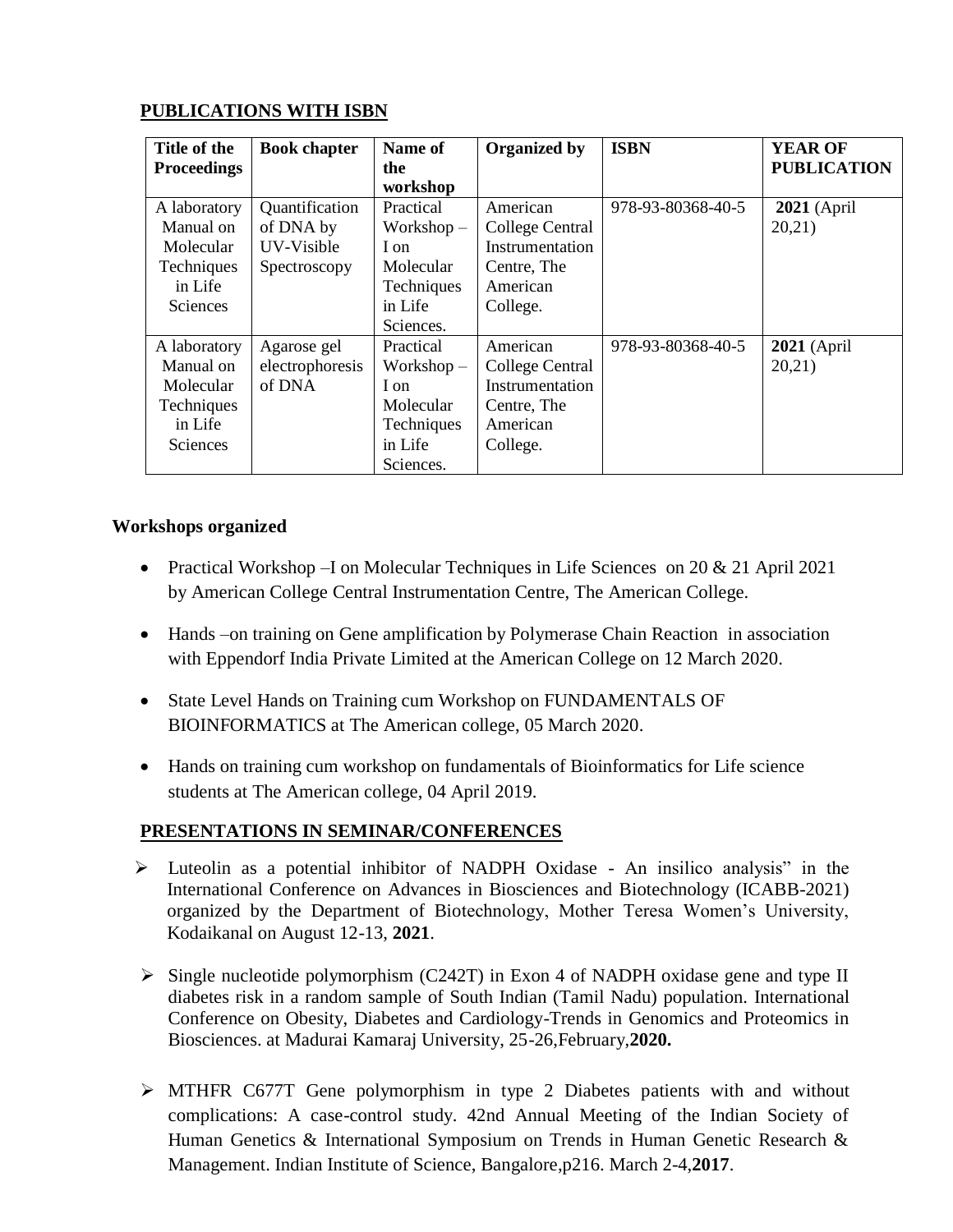- $\triangleright$  Alterations in serum zinc status, immunosenescence and their association with diabetes mellitus. International conference on "New horizons, emerging challenges and recent paradigms in food mediated immunity and their role in human health and longevity, organized by PG & Research Dept. of Zoology,The American College, Madurai August 31st and September 1st ,**2016**.
- $\triangleright$  Oxidative DNA damage and genetic variants in the DNA sequences coding for antioxidant enzymes in type 2 diabetes mellitus, **International diabetes Federation (IDF) WPR Congress,Singapore,** November 21-24, **2014**
- $\triangleright$  Assessment of DNA damage through various molecular and cytogenetic detection, methods, National seminar on **Emerging trends in biological research,** Madurai December  $11^{th}$  and  $12^{th}$ , **2013.**
- $\triangleright$  Endothelial synthase gene EXON 7 polymorphism in patients with diabetes mellitus among South Indians", **International Conference on "Recent trends in Life Sciences"** organized by PG nitric oxide and Research Department of Zoology, Holy Cross College, Tiruchirapalli Proceedings,17 th & 18th February **2011**
- $\triangleright$  Discrimination of single nucleotide polymorphisms by using gold nanoparticle DNA conjugates" CSIR sponsored **National Seminar on "Frontiers in Nanotechnology**", PG and Research Department of Zoology, Lady Doak College, Madurai, Proceedings.  $17<sup>th</sup>$ and 18th Sep**2009**.
- $\triangleright$  Total antioxidant activity in plasma of cancer patients. 33<sup>rd</sup> **National conference of association of clinical biochemists of India**.ACBICON. Nov 23-26<sup>th</sup> 2006. Pune.
- $\triangleright$  Study of homocysteine,cobalamin,folate and riboflavin in acute myocardial infarction patients among Tamilians. 33rd N**ational conference of association of clinical biochemists of India.** ACBICON. Nov **2006**. **Pune.**
- $\triangleright$  Association between plasma homocysteine and folate concentrations with acute myocardial infarction, "Aqua Terr" Science Day Symposium, Madurai Kamaraj University, **Madurai** on 28<sup>th</sup> March 2005.
- Effect of MTHFR gene polymorphisms (C677T &A1298C) on homocysteine level in acute myocardial infarction patients among Tamilians. "Homocysteine metabolism, 5<sup>th</sup> International Conference" held at Milano, **Italy** on June **2005**.
- $\triangleright$  'Study of Homocysteine and Magnesium in Myocardial Infarction'.9<sup>th</sup> Asian Pacific Congress of Clinical Biochemistry, held at **New Delhi** from 9<sup>th</sup> to 14<sup>th</sup> March 2002.
- $\triangleright$  'Study of Magnesium in Myocardial Infarction'. 9<sup>th</sup> Asian Pacific Congress of Clinical Biochemistry, held at **New Delhi** from 9<sup>th</sup> to 14<sup>th</sup> March 2002.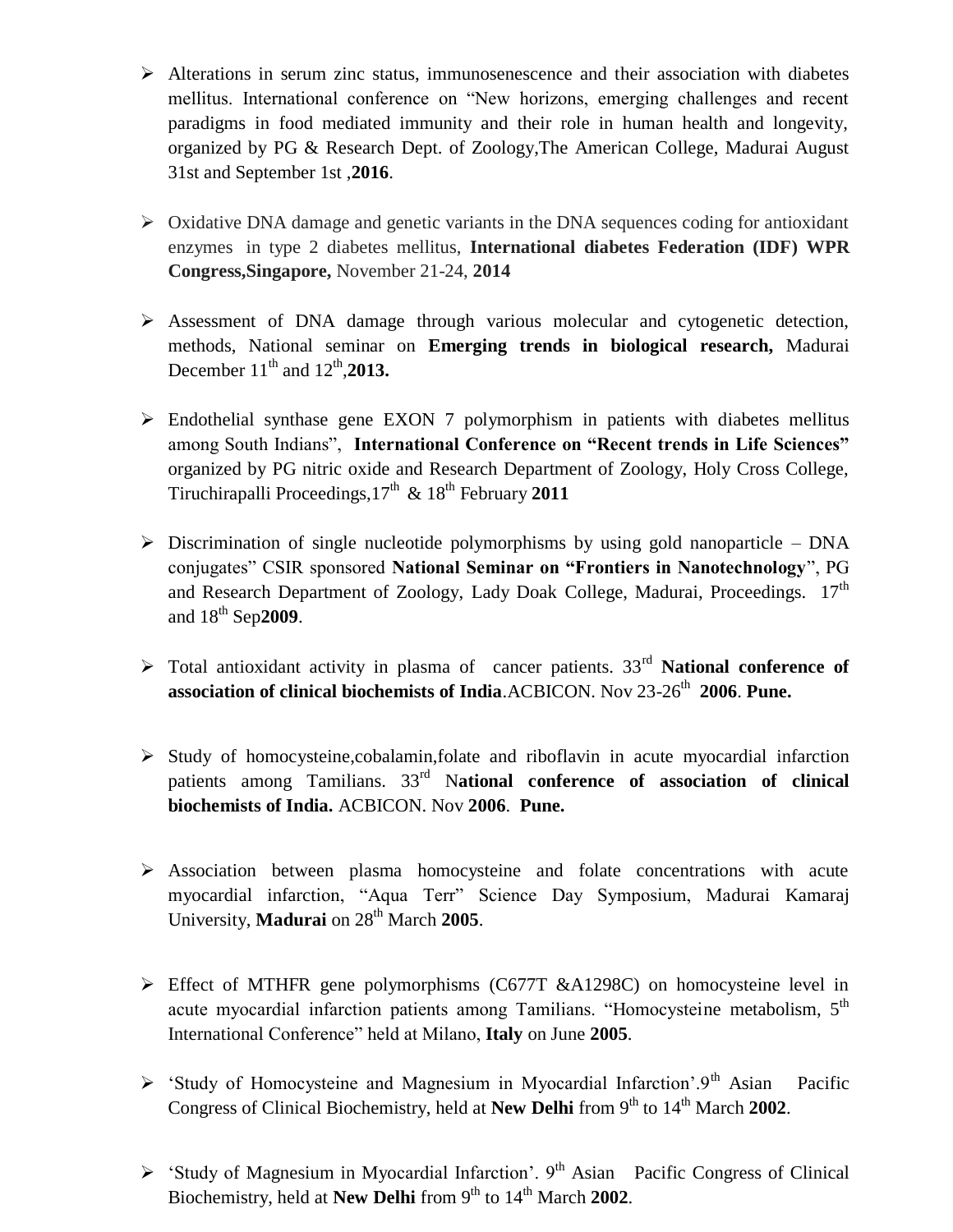### **CONTRIBUTION IN ORGANIZING SEMINARS/ CONFERENCES/ WORKSHOPS**

- Science academies" lecture workshop on "**Introduction to Modern Biology**", organized by PG & Research Dept. of Zoology,19-21, January 2017.
- International conference on "**New horizons, emerging challenges and recent paradigms in food mediated immunity and their role in human health and longevity**, organized by PG & Research Dept. of Zoology, The American College, Madurai August 31st and September 1st , 2016.
- Hands-on training in "**Techniques in Molecular Biology"** -2015 held at Lady Doak College, Madurai  $(2^{nd}$  to  $4^{th}$  December, 2015).
- National seminar on **"Emerging Trends in Biological Research**"(UGC Sponsored) held at Lady Doak College, Madurai  $(16^{th}$  and  $17^{th}$ , September, 2014)
- Hands-on training in **"Laboratory techniques for Biology teachers"** in schools in and around Madurai. Lady Doak College, (Sponsored by TNSCST  $\&$  DBT) (Jan.  $11<sup>th</sup>$  to  $13<sup>th</sup>$ 2010)
- National Seminar on "**Frontiers in Nanotechnology**",(CSIR sponsored) PG and Research Department of Zoology, Lady Doak College, Madurai  $(17<sup>th</sup>$  and  $18<sup>th</sup>$  Sep. 2009)
- State level workshop on **"Recent Techniques in Modern Biology"**. held in Lady Doak College. Madurai.  $(3<sup>rd</sup>$  to  $8<sup>th</sup>$  June 2002)

# **PARTICIPATION IN WORKSHOPS AND TRAINING PROGRAMMES**

- Curriculum development Workshop held in the PG and Research Dept of Zoology, The American College, Madurai on 21st June 2019.
- Participated in **'Hands on training in Cytogenetic techniques'** conducted by Centre for genetic health care, SRL Diagnostics,Bandra, **Mumbai** from 28.04.2015 to 1.05.2015.
- Participated in **"Workshop on Animal Handling"**, conducted by Department of Zoology and Biotechnology, Lady Doak College, **Madurai,** on 19.10.2010.
- Participated in National level workshop on **"Techniques in Animal cell culture"**  organized by Department of Biotechnology, Lady Doak College, **Madurai** from 22.02.2010 to 26.02.2010
- Participated in **"Training course in Recombinant DNA techniques", conducted** by School of Biotechnology, Madurai Kamaraj University, **Madurai,** from 17.06.2002 to 25.06.2002
- Participated in "**Workshop on Schrodinger"**, organized by DBT-BIF, Department of Biotechnology, Lady Doak College, **Madurai**, on 30.07.2010.
- Participated on State Level Workshop on "**Good Laboratory Practices**" conducted by Department of Zoology, Lady Doak College, **Madurai**, on 14.10.2011.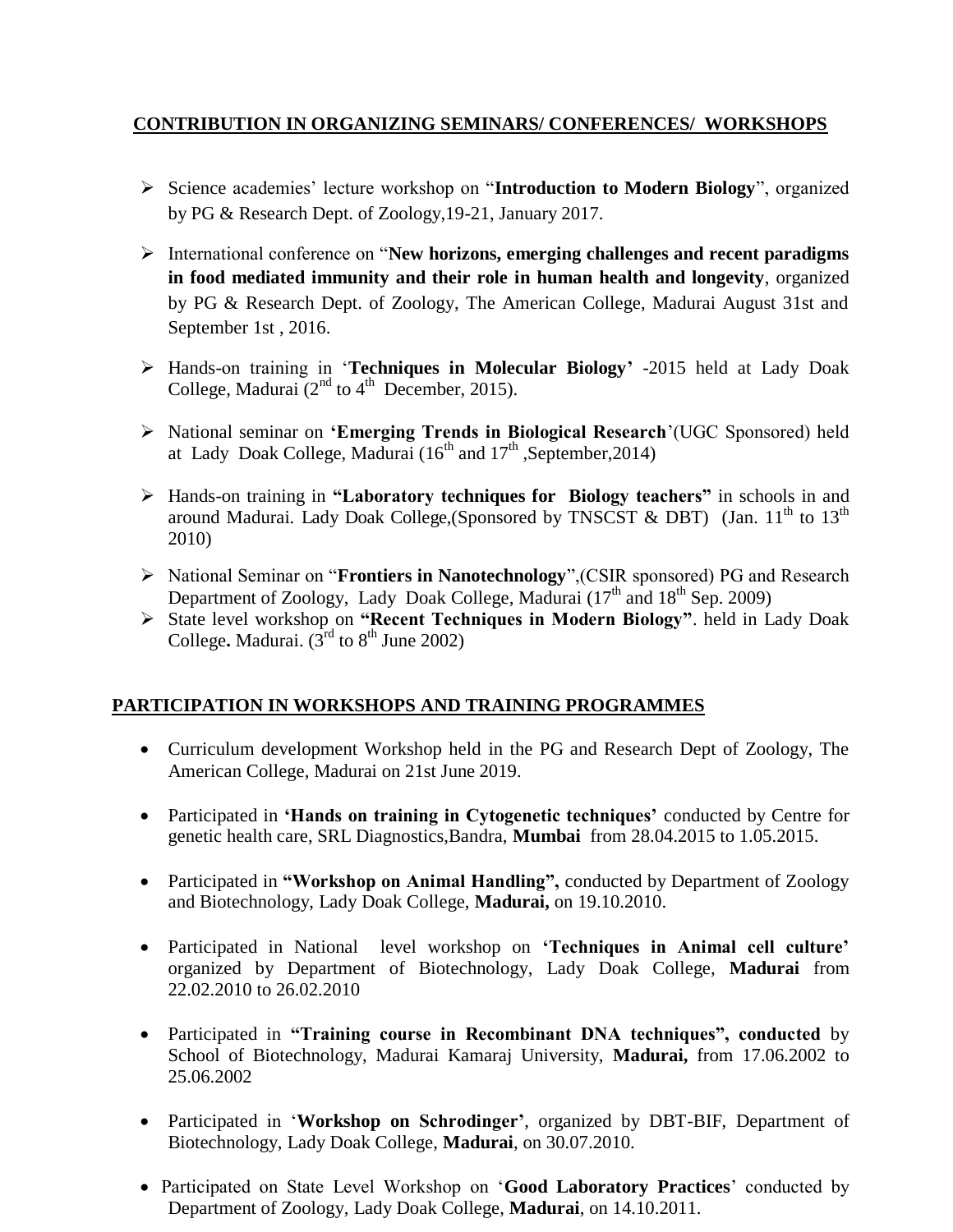### **Participation in Webinars**

- "Plant molecular changes in space" organized by the Department of Botany on 16.05.2020. By G.T.N. Arts College, Dindigul, Tamil Nadu
- "Insights on infectious and rare diseases" organized by Department of Zoology on 15.05.2020 by G.T.N. Arts College, Dindigul, Tamil Nadu
- International webinar on Fine tunings –Botany in space on 30.05.2020 by PG &Research Department of Botany,Sri Narayana college,Trissur,Kerala .
- 'Role of Material Science in Biotechnology' by Department of Biotechnology, Prathyusha Engineering College, Chennai, on 23.05.2020.
- Immune boosting diet for COVID-19, Department of Food Science, The American College, 21.05.2020.
- International Webinar on Biodiversity, by Department of Zoology, The American College on 22.05.2020.
- Webinar organized by Ladies club of The American College on 27.05.2020.
- International Webinar on recent trends in life sciences by GTN Arts college, Dindigul, 2.7.2020
- Insights into emerging diseases -Diagnosis and Therapeutics, Department of Zoology, Lady Doak College,18.05.2020 to 1.06.2020
- Electroanalytical Techniques, Organized by The American College, Central instrumentation center on 24.6.2020.
- National webinar on Methods in accessing Research, Innovation and extension in NAAC accreditation, organized by The American College on 28.08.2020.

# **PARTICIPATION IN CONFERENCES**

- National conference on recent trends in Biological Sciences organized by PG and Research Dept of Zoology, The American College, Madurai on 3rd February, 2020.
- National conference on Emerging trends in Entomology(ETIE-2019)' organized by PG and Research Dept of Zoology, The American College, Madurai on 7&8th March 2019.
- 'National conference on Coral reef: Threats and Conservation (CRTC-2019)' organized by PG and Research Dept of Zoology, The American College, Madurai on12th Febrauary 2019.
- National conference on Western Ghats: Threats and Conservation (WGTC-2018)"organized by PG and Research Dept of Zoology,The American College, Madurai in association with Save Western Ghats Movement (SWGM)on 17th Oct 2018.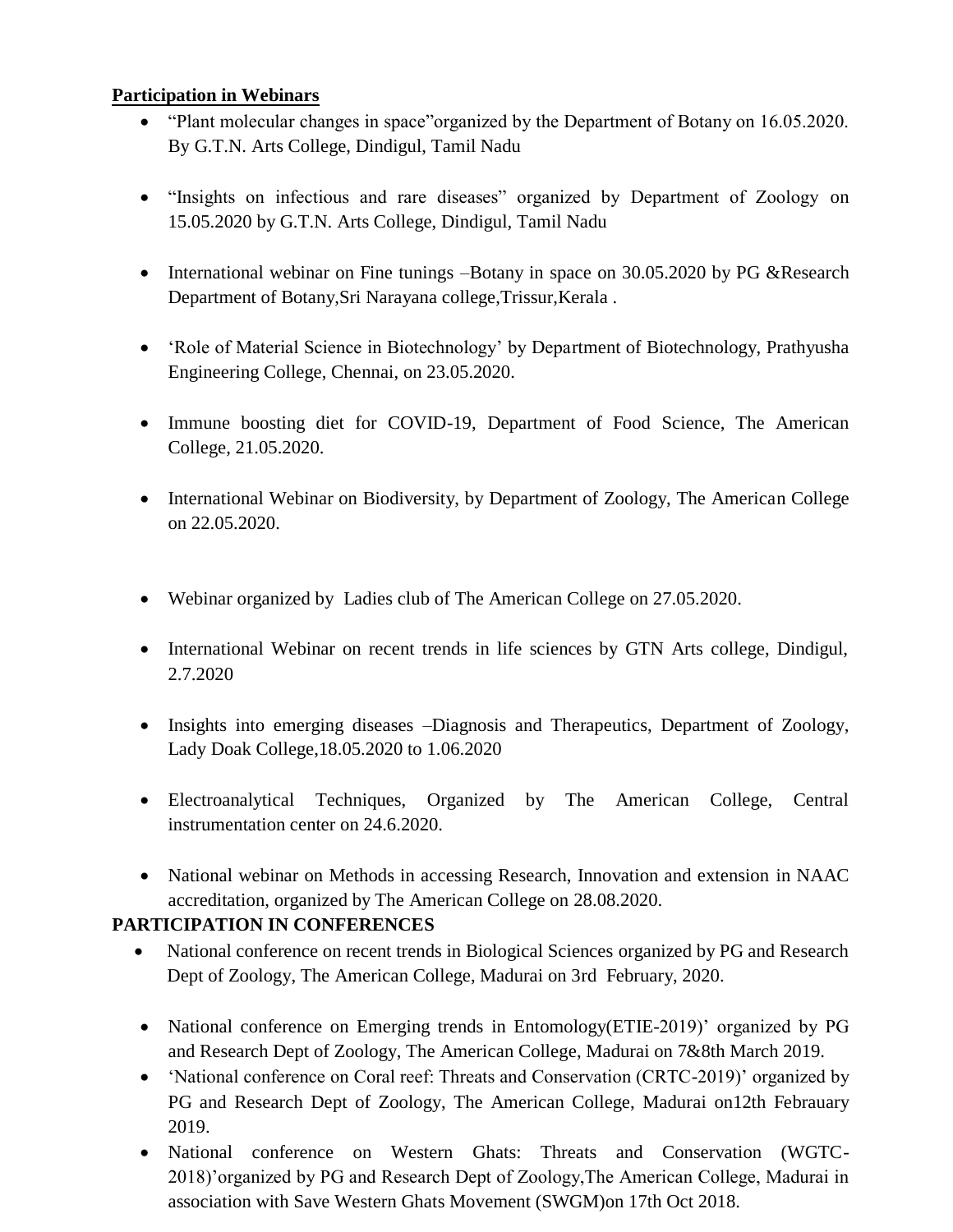- 'National Conference Impacts of Pollution on Health and Restoration of Quality Environment Through Biotechnology Applications (EBAC-2018)" organized by PG and Research Dept of Zoology and Dept of Immunology & Microbiology, The American College, Madurai during 2 & 3 Feb 2018.
- National seminar on Frontiers in Nanotechnology Sept  $17<sup>th</sup>$  &18<sup>th</sup> ,2009, Department of Zoology, Lady Doak College,Madurai.
- $\bullet$  "Homocysteine metabolism,  $5<sup>th</sup>$  International Conference" held at Milano, Italy on June 2005.
- Aqua Terr" Science Day Symposium, Madurai Kamaraj University, Madurai on March 2005.
- National level workshop on "Techniques in animal cell culture", February  $22<sup>nd</sup>$  to 26<sup>th</sup>,2010,Department of Biotechnology, Madurai.
- National seminar on Frontiers in Nanotechnology Sept  $17<sup>th</sup> \& 18<sup>th</sup>$ , 2009, Department of Zoology, Lady Doak College,Madurai
- National seminar on Cardiovascular genomics" 29<sup>th</sup> March, 2004 Conducted by Center for Advanced studies in functional genomics, School of Biological Sciences, Madurai Kamaraj University, Madurai.
- Training course in recombinant DNA techniques for postgraduates and faculty of Medical Biochemistry from  $7<sup>th</sup>$  to 25<sup>th</sup> June, 2002, School of Biotechnology, Madurai Kamaraj University.
- State Level Workshop on Techniques in Modern Biology from  $3<sup>th</sup>-8<sup>th</sup>$  June, 2002, Lady Doak College, Madurai.
- Completed training conducted by Intel®Teach to the Future Program from July 2002 September 2002. Lady Doak College,Madurai.
- $\bullet$  9<sup>th</sup> Asian Pacific Congress of Clinical Biochemistry, held at New Delhi from 9<sup>th</sup> to 14<sup>th</sup> March 2002.
- Participated in Continuing Medical Education programme (CME) on Current trends in the diagnosis and management of diseases on 19.10.2002 Government Rajaji Hospital,Madurai.
- State level Seminar on Biology in the New Millennium from  $5<sup>th</sup> 7<sup>th</sup>$  January, 2000, Lady Doak College, Madurai.
- National Level Seminar on Environmental Ethics and Sustainability from  $21^{th}$  -23<sup>th</sup> February 2001, Lady Doak College, Madurai.
- Symposium on Vectors and Vector Borne diseases, held on  $29^{th}$  &  $30^{th}$  January, 1999 at the American College,Madurai.